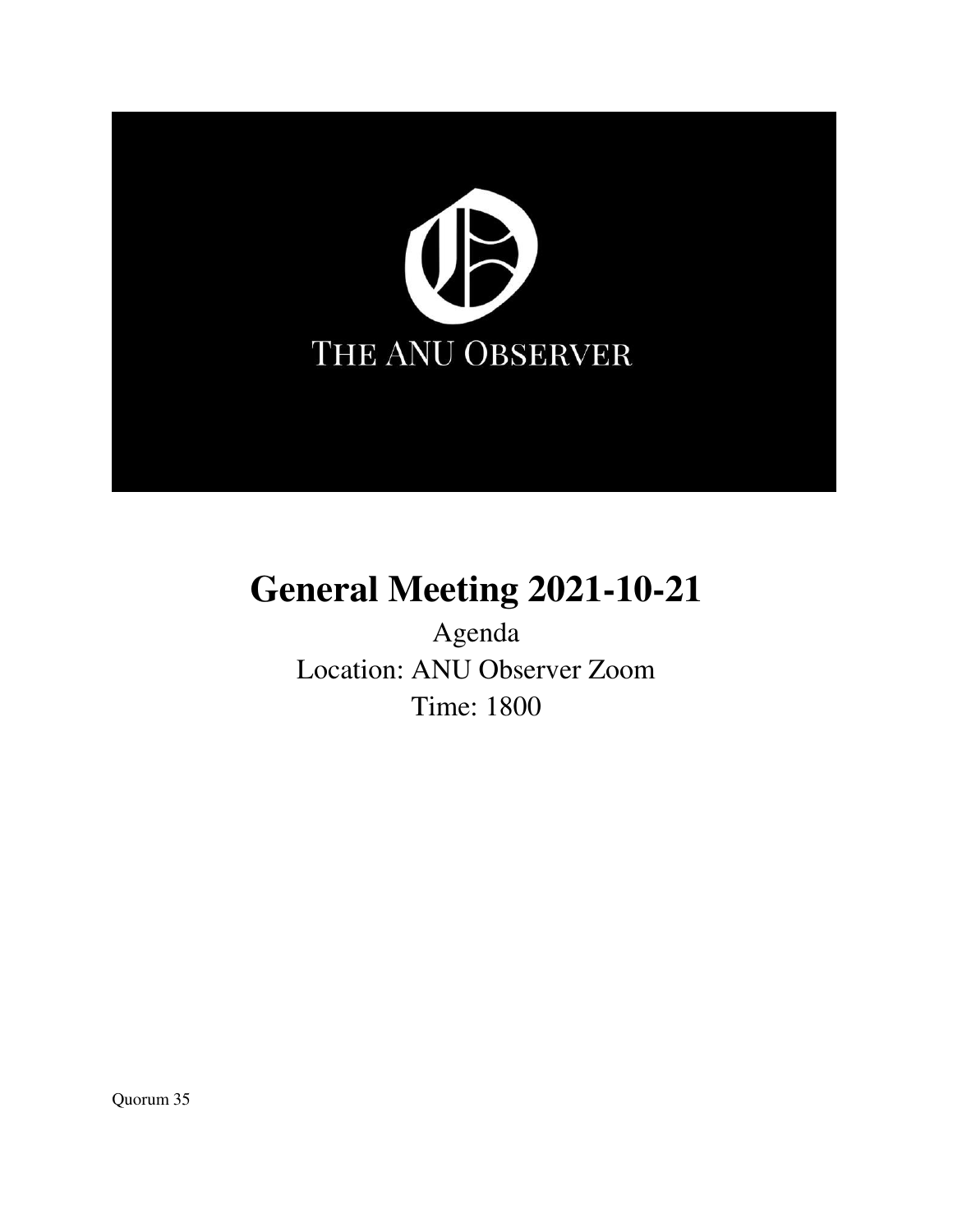Held until resolution of Item 3

# **Item 1: Meeting Opens and Apologies**

 1.1 Acknowledgement of Country Delivered by Konstantine. 1.2 Apologies: None received.

# **Item 2: Minutes from the Previous Meeting including Matters Arising**

2.1 Minutes from the Previous Meeting

[https://docs.google.com/document/d/1Myjn6XG5iMKzKF\\_RVdtZ\\_-](https://docs.google.com/document/d/1Myjn6XG5iMKzKF_RVdtZ_-0VYZx3OkMI/edit?usp=sharing&ouid=103038097703349829566&rtpof=true&sd=true) [0VYZx3OkMI/edit?usp=sharing&ouid=103038097703349829566&rtpof=true&sd=true](https://docs.google.com/document/d/1Myjn6XG5iMKzKF_RVdtZ_-0VYZx3OkMI/edit?usp=sharing&ouid=103038097703349829566&rtpof=true&sd=true) Passes

*Angus moves a procedural motion to deal with Item 5. Passes with majority.* 

# **Item 3: Reports and Matters Arising**

*Keeley to move a procedural motion to move all reports en bloc Motion passes with majority - 7 Against*

| 3.1 Report of the Chair of the Board (Appendix A)                                |  |
|----------------------------------------------------------------------------------|--|
| Konstantine talking a little bit about his experience.                           |  |
| Michael: Good job.                                                               |  |
| 3.2 Report of the Chair of the Editorial Committee (Appendix B)                  |  |
| Taken as read.                                                                   |  |
| Shoutout to James.                                                               |  |
| 3.3 Report of the Visual Team (Appendix C)                                       |  |
| Taken as read.                                                                   |  |
| Shoutout to the Visual Team.                                                     |  |
| 3.4 Report of the Web Executive (Appendix D)                                     |  |
| Taken as read.                                                                   |  |
| 3.5 Report of the Community Executive (Appendix E)                               |  |
| Taken as read.                                                                   |  |
| 3.6 Secretary's Report (Appendix F)                                              |  |
| Work on policies/regulation - smoother handover to secretary but won't have time |  |
| to do all - apologies.                                                           |  |
| Chief operating officer policies - directing about what to do/limitations.       |  |
| 3.7 Finance Executive's Report (Appendix G)                                      |  |
| Taken as read.                                                                   |  |

Moved by Alex. All reports passed.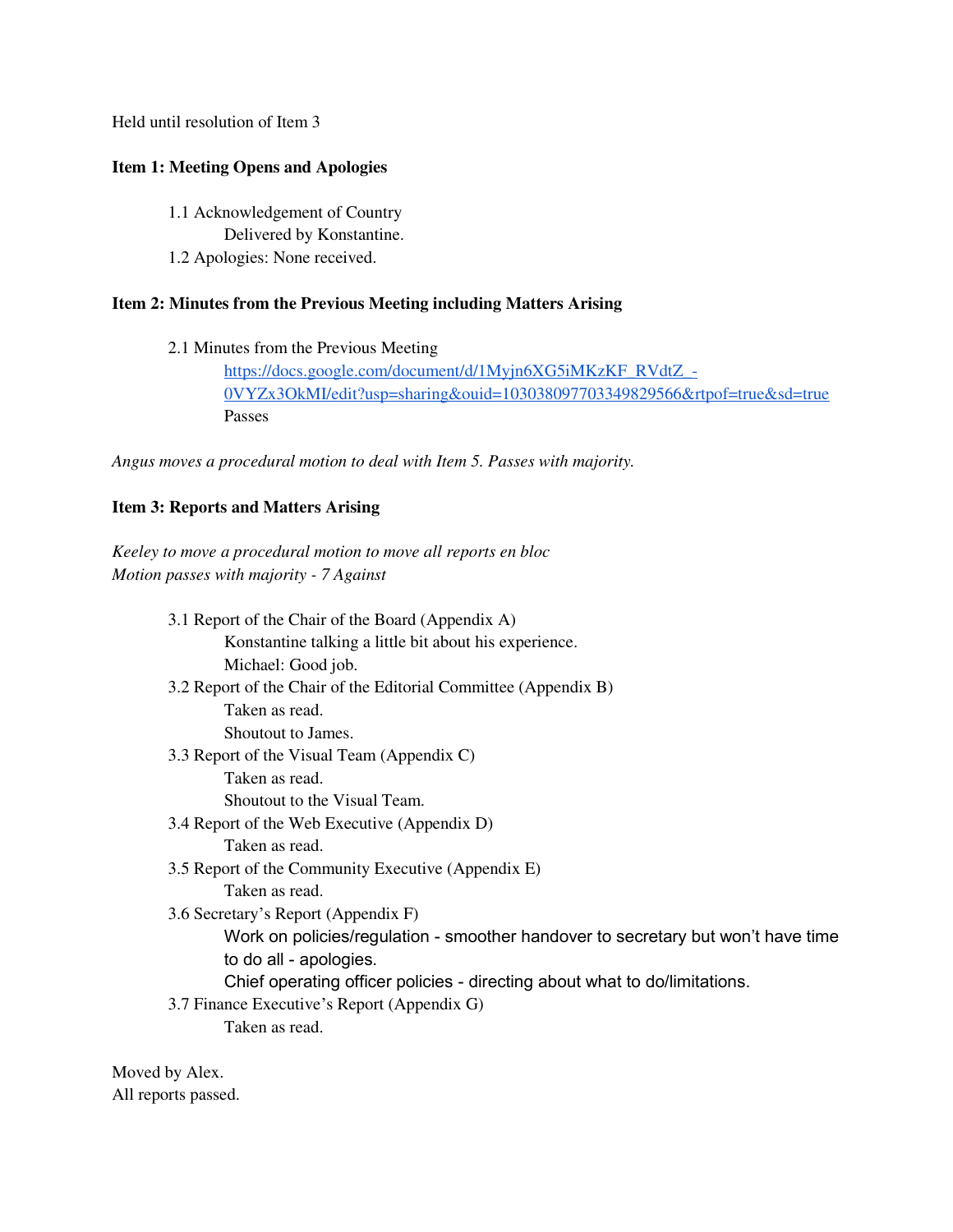## **Item 4: Elections**

Candidate statements can be viewed here:

[https://docs.google.com/document/d/1ThkVabzRKxwJGQuEIkQjG7M2XTf2TsCojKqpfNpMMiE/edit?u](https://docs.google.com/document/d/1ThkVabzRKxwJGQuEIkQjG7M2XTf2TsCojKqpfNpMMiE/edit?usp=sharing) [sp=sharing](https://docs.google.com/document/d/1ThkVabzRKxwJGQuEIkQjG7M2XTf2TsCojKqpfNpMMiE/edit?usp=sharing)

*Returning Officer: Roxanne Missingham*

Elections - chaired returning officer roxanne Speak first? Yes

Speakers - election: editors **Declan** Nathan (focus on breaking news, training) Alex Ali Keeley Questions (michael): if not elected? What is contribution going forward? Long term commitment? keely - stay on as reporter/whatever capacity Ali- stay on in whatever capacity Alex- stay on in whatever capacity Nathan - keep on observer Declan- stay on as reporter/continue investigative work Question: sung jae lee to keeley: absence? Keeley- external forces - impossible to repeat - encouraged to stay on Question (michael): volunteer organisation time constraints? If you had to drop current priorities? Which one? Alex- focus on breaking news Ali- relevant to student population Keeley- coverage of events - breaking Nathan- breaking pieces prioritise breaking news Declan- value on investigative pieces Result: Editors Elected: Declan

**Nathan** Alex

Ali

Nathan withdraw from secretary position Sasha elected as secretary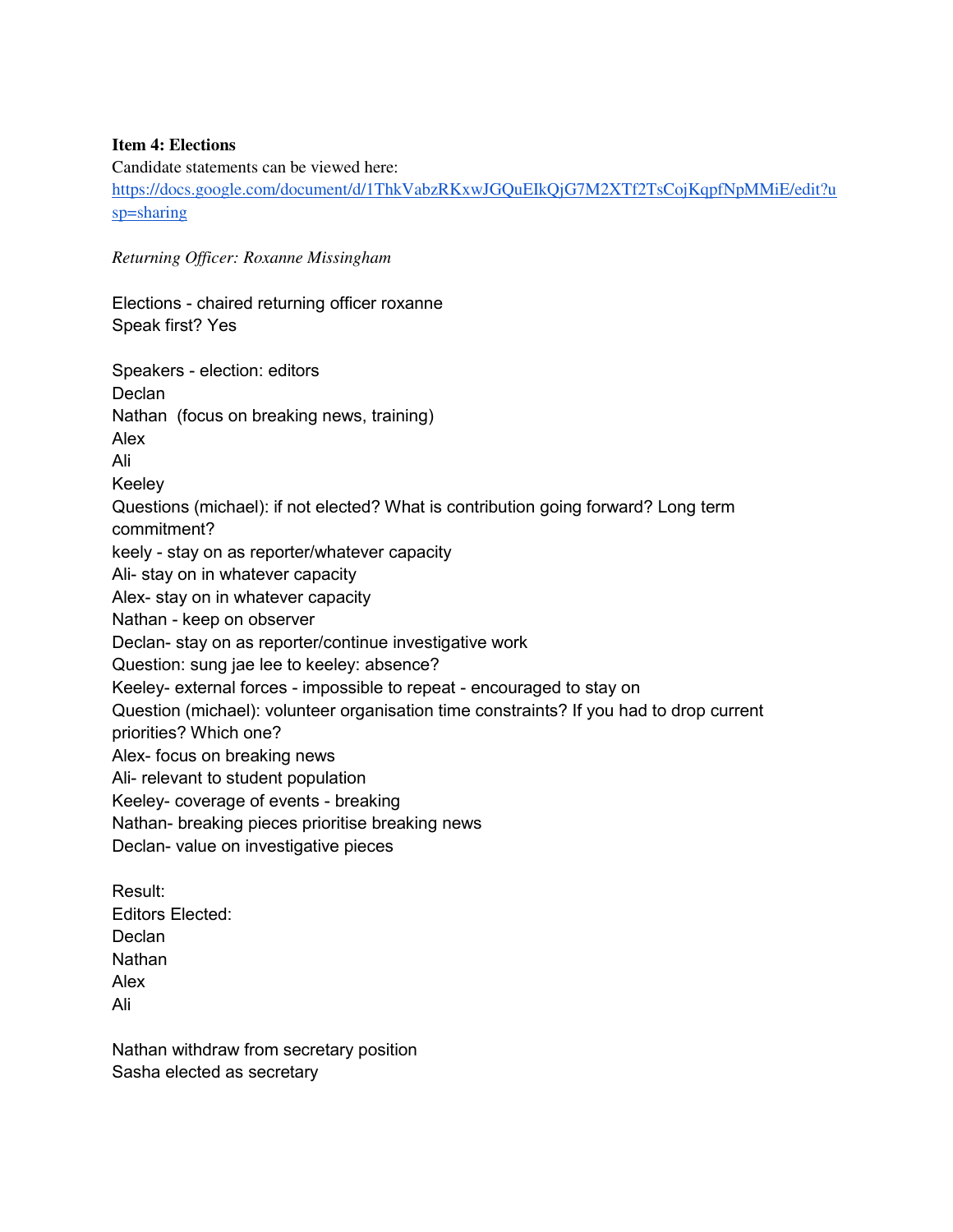Elections Community exec. Alex **Darlene** 

Speeches first Alex- building community, focus on social engagement, mental health/first-aid training Darlene- adding formal compliment, social accountability, increasing use of office space Questions? James: candidates providing free food? Darlene/Alex: yes Question- alex- another role - how you fit it in? Strategy? Alex: work best under pressure, learnt to manage time

Results: Elected Candidate: Darlene

Uncontested speakers Sasha **Nick** Sung Jae

Chair passed to Konstantinos

## **Item 5: Items for Resolution**

 4.1 Appointment of Arbitration Panel Members. *(3) Nominations for Arbitration Panel Members are to be advertised by the Chair of the Board prior to the next General Meeting. Nominations will be received by the Chair in the period between the calling of a General Meeting and the opening of that Meeting.* 

No questions. Moved by: Konstantine Seconded: Angus Motion passes

**Item 6: Items for Discussion**  *Nil* 

**Item 7: Notices of Motions**  *Nil* 

**Item 8: Other Business** 

**Item 9: Date of next meeting and Close**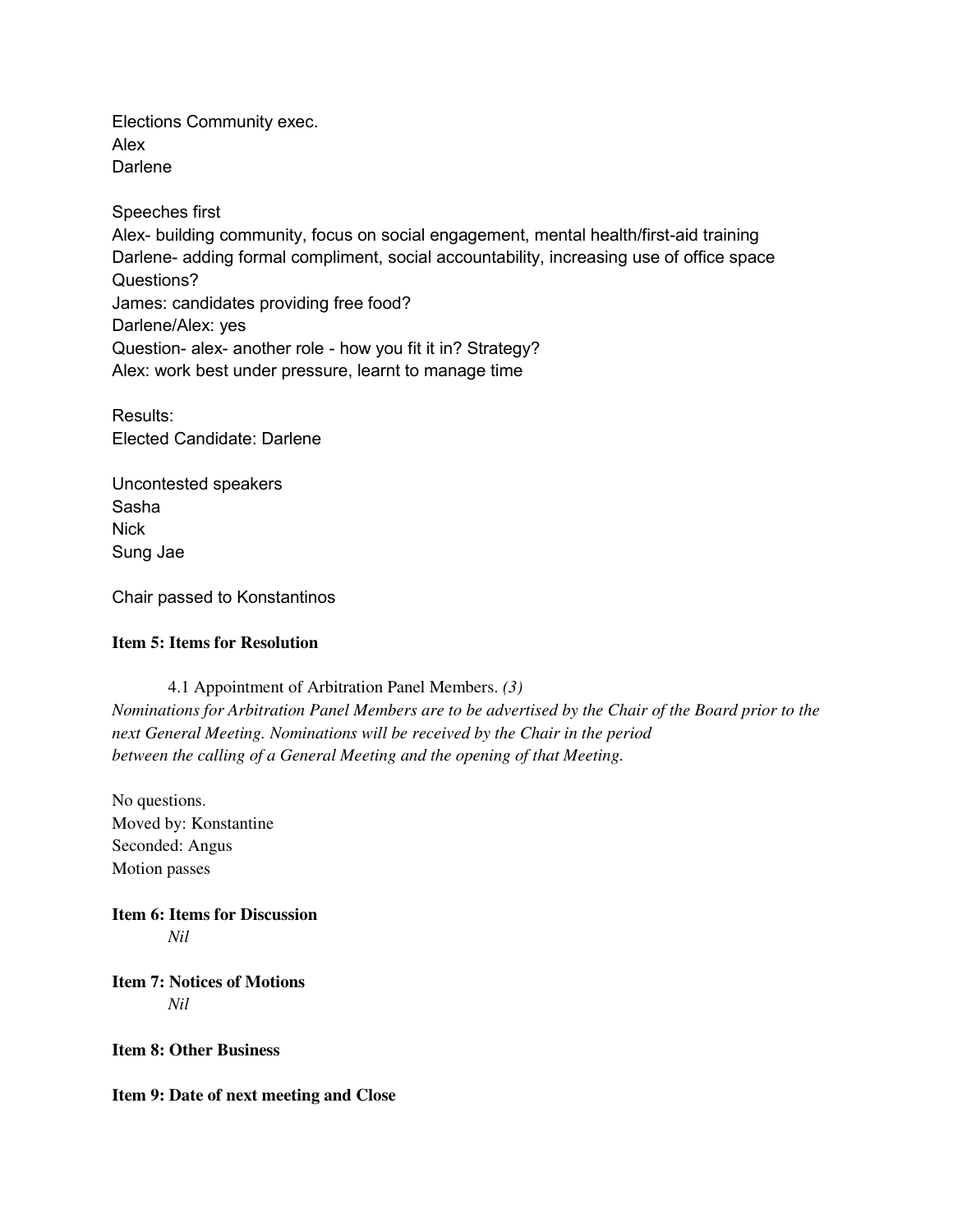The next meeting of the Members of The ANU Observer will be held in Semester 1, 2022.

Meeting closes at 19:20.

#### **Appendix A: Report of the Chair - Konstantinos Katsanis**

This is going to be my last report as the Chair of this association. It is a little emotional, but also it is time to leave all this to someone new. Observer has been a great experience, one I am glad I got the opportunity to have, despite all the stress that came with it. It is definitely way more rewarding than what someone might think. I think what the best part was, was being part of it, even in a different capacity, from the start and seeing it change, evolving, and growing over time.

This year has been a rollercoaster for all of us. Covid changed the pace of how we operate, ceasing in-person meetings and making communication a little bit more difficult. In-particular, board meetings always work better in-person. What I found this year was that it is difficult for directors to tune in to meetings if they are either not particularly interested in the director's role, or if they do not know what they are doing. A disruption like Covid, in those cases, does not help at all. To make directors understand more about our governance, I thought to provide training to all of them in the beginning of the year, training that ANU failed to provide, even if they promised it. Being a director is as important as any other role, but I do not think it is clear to anyone interested in an executive role what their responsibilities as directors will be, ending up signing-up to something they did not know were getting into. My suggestion for Observer going forward would be that everyone would need to take an interest in understanding governance principles. Considering how small our size is, even non-executives could to some extent be educated on basic Observer governance, which I highly recommend the new board to do, e.g. 101 Governance for Reporters, etc.

Regarding external stakeholder relationships, we have maintained good relationships with all other student associations. I was glad to see our relationship with Woroni improving. I was glad that all associations expressed an interest to improve the SSAF process in a more proactive and collaborative manner. Our relationship with ANU has been stable. However, communication can be improved. I was hopeful that we would be working closer together to improve the SSAF process, but they themselves have failed to follow part of their requirements as per the SSAF agreement. I was hopeful that the ANU Student Services Council would be ready by now, and would greatly improve the bidding process, and collaboration among student associations. However, this has not happened, yet. Neither we have been informed about how the SSAF process will look like. I raised my concerns with the DVCUE office, but I have not seen any change. It is not ideal, and I would recommend that if delays such as those occur next year, the next board should stay on top of it and hold ANU accountable for it.

Personally, I will admit that due to full-time employment in the second half of this year, I was unable to fulfill all of my duties as a Chair. I could have definitely done better. So, I apologise for that. I also apologise to those who found our board meetings boring. They are dry, but I could have been a more engaging public speaker. I am interested in receiving feedback because that feedback will also be incorporated in my handover that I will provide to the incoming Chair.

#### **Appendix B: Report of the Executive Editor - Declan Milton**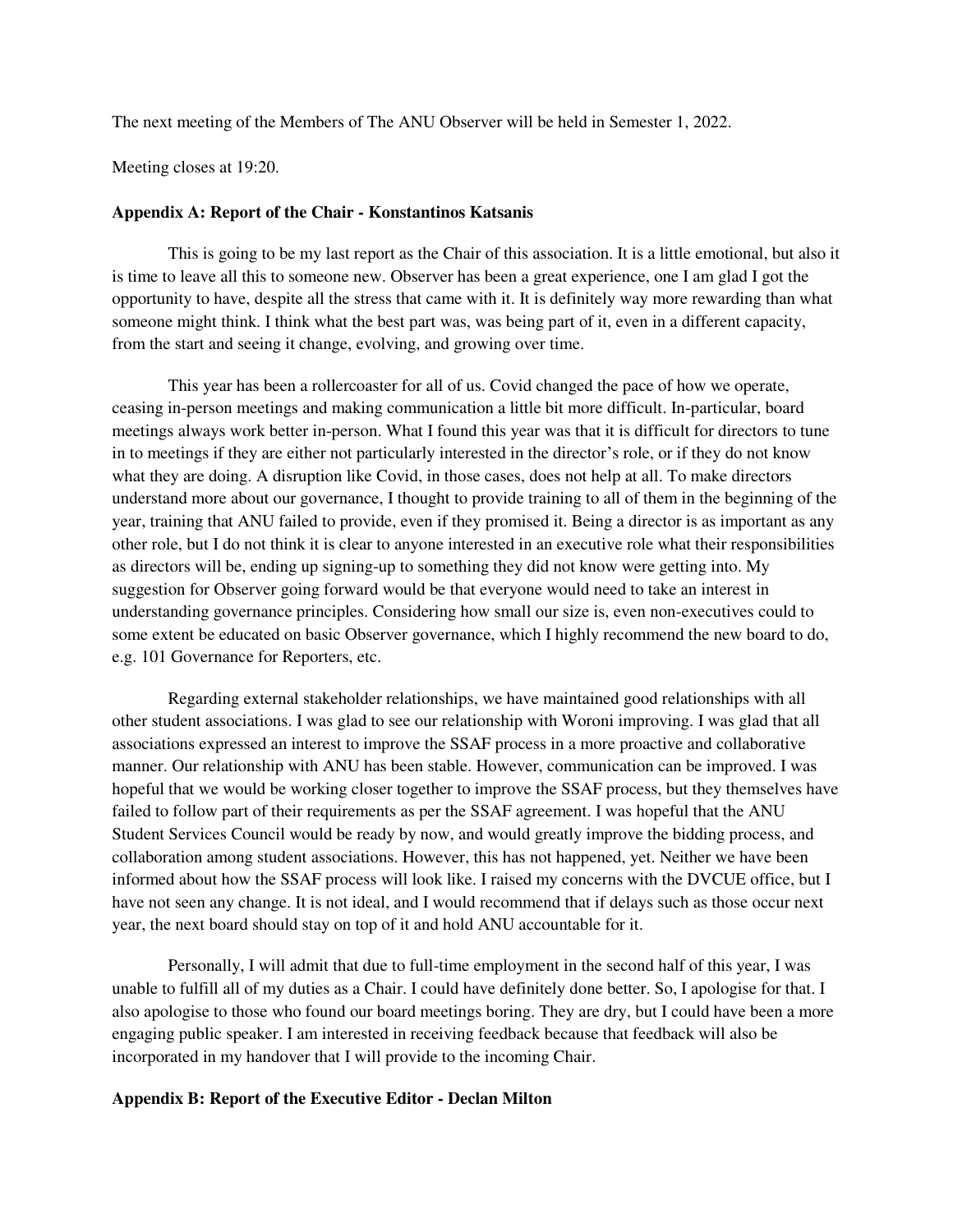As we begin to round off the university year, the news team has continued to perform with some of our best content to date. I'm really happy with the focus and energy all the reporters and editors have put in after our busiest times of the year (ANUSA elections etc). For the first 12 days of October we were publishing an article a day, even despite campus being closed. The COVID lockdown has forced us to change the way we do things, which I believe will have an enduring effect. For instance, we have focused on longer-form articles, shoutout to James Day here who, for months has been working on a piece on Clubs Council, and has delivered a really significant investigative piece – something our readers, and I particularly value highly and want to push more towards as the holidays near.

We have exceeded our KPI over the past 3 months, and whilst output may not be the best determinant of success, I can assure the quality and standard of our articles has been of our highest level. Myself, and the rest of the editorial team will be treating these holidays as an opportunity, rather than a break, to pursue some longer-form pieces which we hope our readers will enjoy. I'm very proud that we have been able to substantially grow our readership as well, with hundreds of new followers coming through over the COVID period, showing that students appreciate our updates on campus.

Most of the team by the end of the year will have a year's worth of experience, which I know will bode well for *Observer* next year.

## **Appendix C: Visual Content Executive Report - Joseph Oh**

Firstly I would like to thank the Observer Team for a great year, albeit the unforeseen circumstances in the second semester. I think everyone pulled their weight and tried to stay engaged which was great to see.

I took over the role of VCE very abruptly, and although the handover process was quite shaky, I managed to pick up the role without too much difficulty. I was pleased with the visual content output in semester one through the consistent fortnightly fives and interviews. It is also great that we established some reporting on the cultural aspects of the university through the art gallery video interviews.

Second semester was a big hit on the visual team, as we could not gather to create video content, despite the good news of Jun and Mady joining the team. I did manage to introduce them to Canva, and they have put in some good work in the semester. This type of dynamic is an improvement from last year, as we have team members now that I can train. I am excited to teach them videography and photography, so we have a strong foundation for next year's content.

I have worked on the Observer merchandise, and I plan to get those ready before market day next year, and I also will purchase some new equipment to make video interviewing easier, such as a hand-held microphone. I am excited for our team to grow even more, and I plan to stay as VCE next year.

For the future aspirations and goals for the visual team, I hope to:

1. Get new members on board.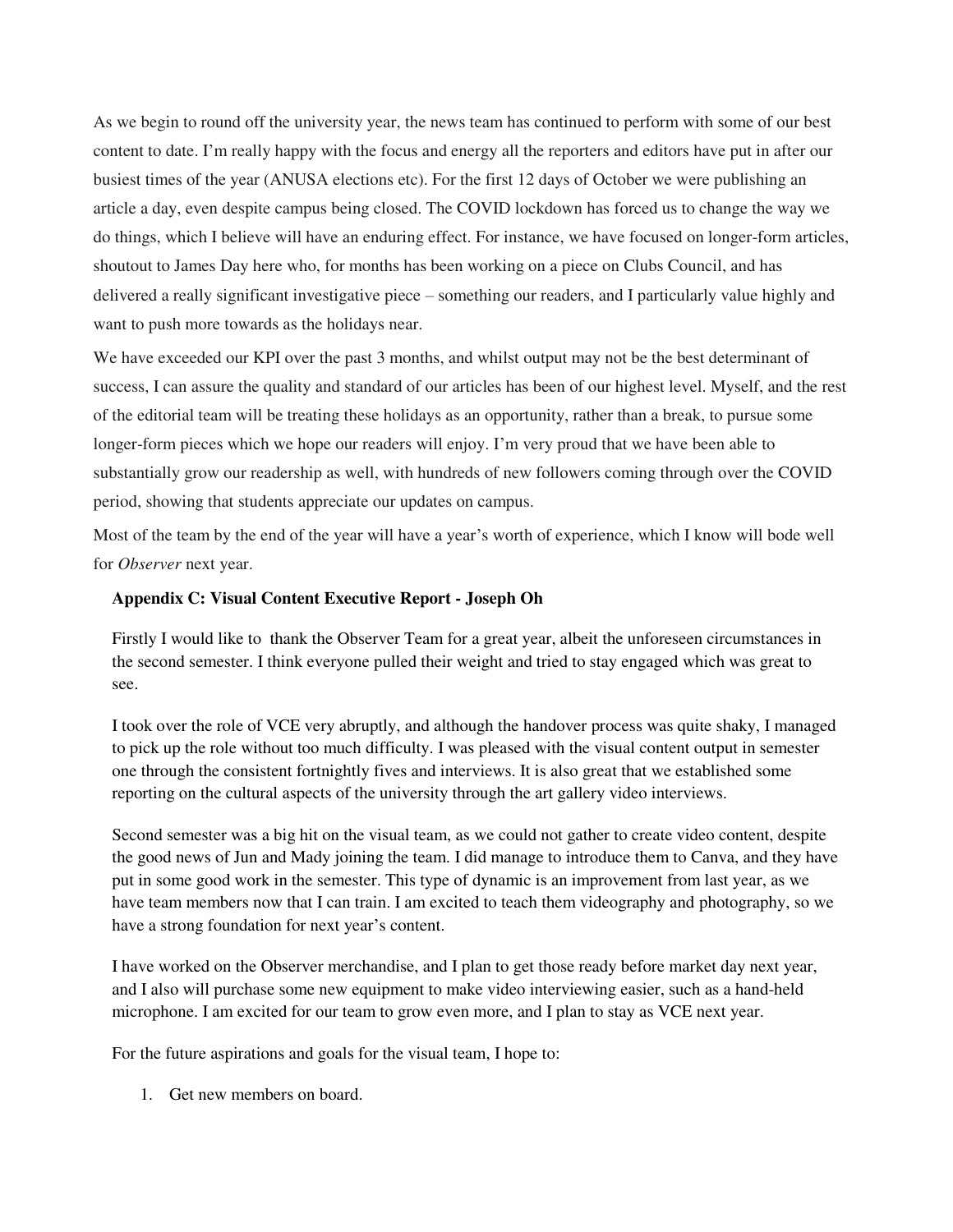2. Make Fortnightly Five more entertaining, rather than purely having news recaps. (Maybe even a rebrand of the series).

3. Continue to make visual content on the cultural aspects of campus.

4. Make content more interactive and 'real' so it portrays what ANU is actually like (more relatable content). Eg. Have more interviews with students in different settings.

- 5. Continue to create professional graphics.
- 6. Occasionally make long projects that are produced with high-quality (eg. Documentaries).

I am still unsure about how to utilize our social media, as Facebook is obviously the most interactive platform, and Instagram can get a bit personal. But it will be interesting to brainstorm with team members to figure out how to utilize the personal aspect of Instagram to portray Observer as an accessible and inclusive organization. I don't think twitter is too valuable to us, purely because I rarely see students talking about twitter, and there just simply isn't anything to tweet about other than reposting articles.

# **Appendix D: Web Executive Report - Angus Brooks**

This semester has seen a number of backend improvements made to the Observer site to address site performance challenges and reduce downtime, which has been a problem for a while. These changes appear to be working well, but is still a work in progress.

Observer continues to be heavily reliant on Facebook for web traffic. This became a bit of a crisis this year when our page was removed by Facebook in response to proposed legislative changes in Australia. Whilst the page was restored, it highlights the need for Observer to have other ways of distribution. We've been experimenting this year with platforms such as Mail Chimp to distribute content and news updates. This has gone well, and I think this is something we should do more frequently and to a more consistent schedule. This allows us to be less reliant on platforms such as Facebook, and also means we can send more targeted updates to the right people.

# **Appendix E: Community Executive Report - Angus Brooks**

This is the first year that the role of Community Executive has existed. The role was introduced to assist with 'overhead' operational tasks and issues at Observer that don't fall to a specific team.

This semester started with an excellent Market Day that was a substantial improvement compared to Semester 1. We were able to talk to substantially more people and generate interest in the organisation. Our phone wallets were well received and it would be good to expand our merchandise offering in the future.

It was great to see our team using the office more and more until the ACT went into lockdown in mid August. I have been working with the University on a new lease for the office space, as we originally signed on to a two year contract. This is going well, and a new contract should be signed soon. Pleasingly,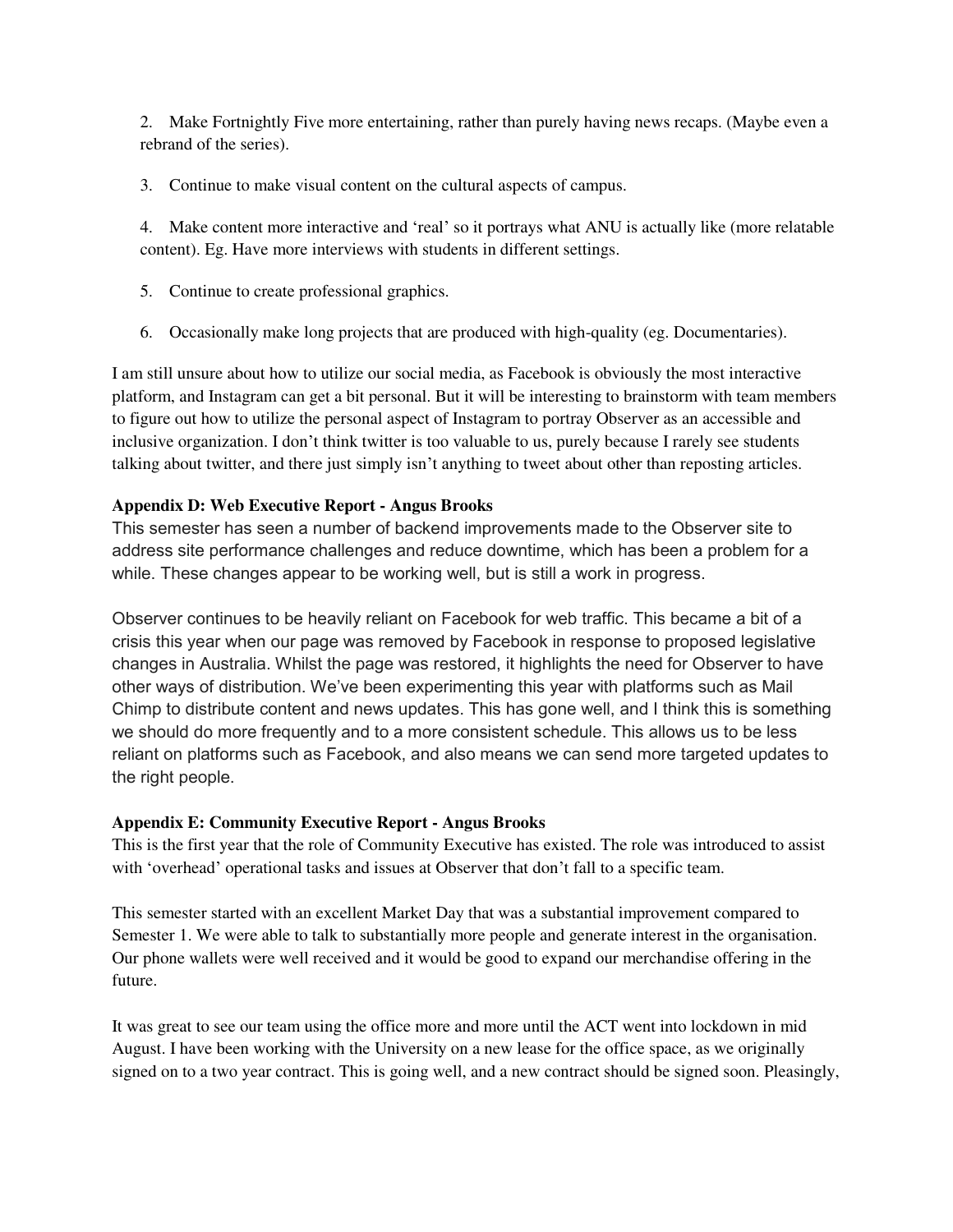the ANU provided Observer with significant additional financial support this year in terms of reduced office costs as a result of COVID-19 restrictions and lockdowns.

Finally, the Observer team this year has been really fantastic. Recent discussions and surveys suggest that we will have a large number of team members continue with Observer next year which is really great. Overall, our team is happy with how things are going at Observer, and also have great feedback and suggestions for ways that the organisation can improve – such as meeting improvements, more whole team events/socials and more professional development opportunities. I look forward to working with the team and the board on ways this feedback can be integrated.

### **Appendix F: Secretary's Report - Konstantinos Katsanis**

This is going to be my last report as the Secretary of this association. This role has been valuable and has taught me lots of things. Especially regarding policy writing. To whoever is interested in pursuing a policy field in their career, this is a good start. Observer is still a new organisation. Its policies and regulations, and even its constitution, as we saw from earlier this year, are constantly changing. There are always new ideas and new needs that need to be covered by rules.

This year, what I have mostly worked on has been the constitution. I was hoping to finish off more policies, but those have to wait until the end of exams. Working full-time took a lot of time away from me, and I will admit that I did not manage to commit to the role for the second half of the year as much as I should have. I am aiming to finish all mandatory regulations and policies by the end of my term. Unfortunately, those will need to be passed on in next year's OGM.

I was glad that I was able to provide governance advice to our officers throughout the year. Some people, not just in the exec, showed interest in understanding how Observer functions. However, it would have been even better if more people showed interest, and I think that is only possible if the Secretary provides some basic governance training to all officers at some point in the year. Obviously, the Secretary should also undertake the task of training all directors, if possible, in the beginning of their terms, especially if ANU is not going to provide that training.

As Secretary I ensured that we have a well-structured file of all of our documents. In the beginning of the year, I re-formatted the drive, and created a logical structure so that everyone can find what document they are interested in easily. The office also has physical copies of our constitution, regulations, and policies, as well as media-related books, and governance training materials, for everyone to access. I think having a digital and physical file is important.

## **Appendix G: Report of the Finance Executive - SungJae Lee**

I would like to start my report by thanking everyone involved with observer. Despite all the challenges, I feel we had a great year.

The financial matters of Observer has been rather uneventful. Nonetheless, I encountered a few obstaceles but none too big to have any negative impact or cause too much of a difficulty.

I will give a concise summary of what my role has consisted of this year.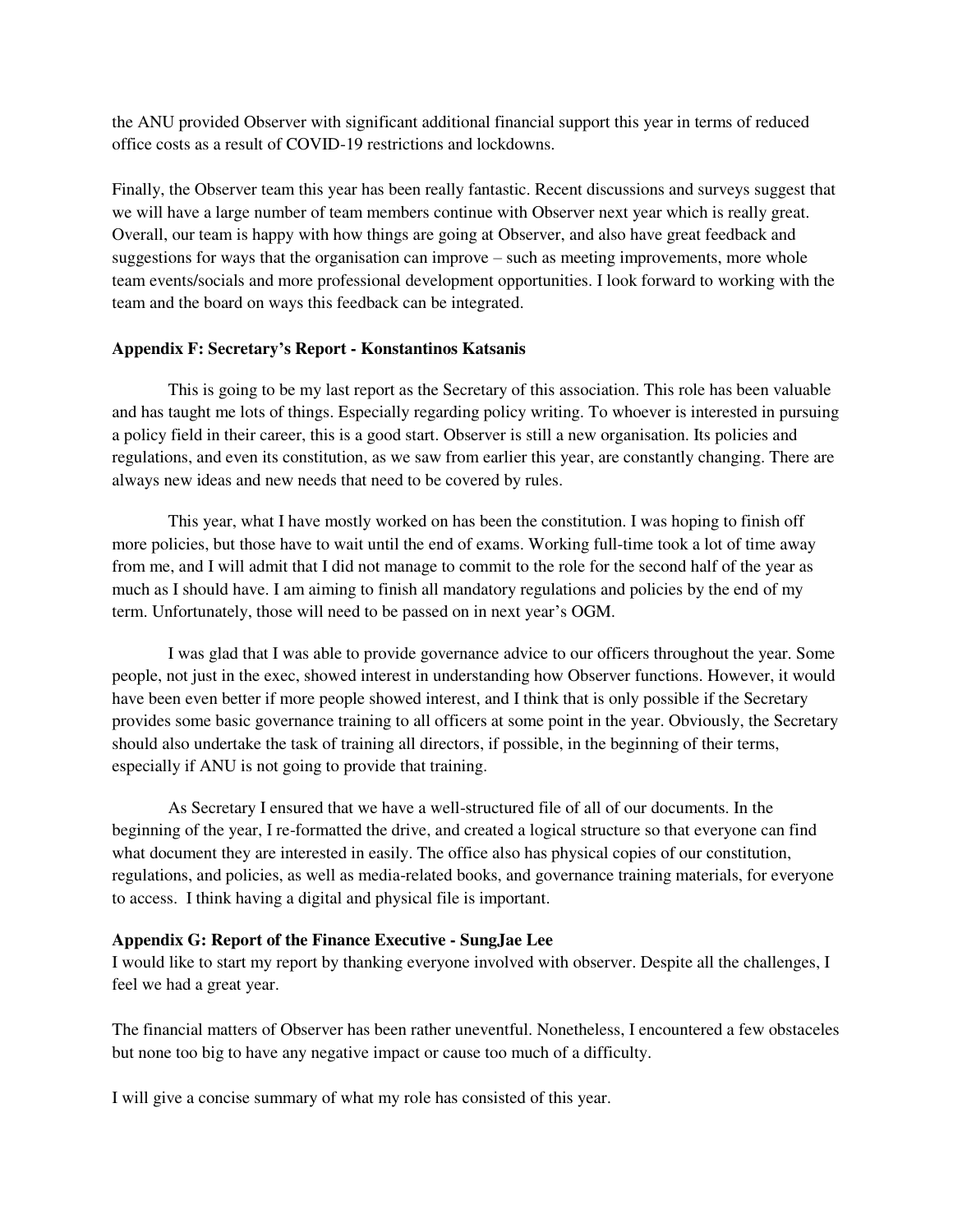- Track expenditure and maintain spending records
- Calculate allowances and adjustments for departing and incoming members
- Pay allowances and honoraria.
- Interact with PKF, the firm that handles our auditing
- Encourage healthy spending of our budget

One of the biggest challenges this year was perhaps our lack of spending. The pandemic resulted in less office use, less demand of equipment upgrades and unilodge generously discounting our rent meant that we have a large budget surplus. It will be one of my objectives to spend this surplus in a healthy and constructive manner. Other tasks I plan to complete before the end of my term are as follows:

- SSAF bid
- Adjust the budget for next year
- Consider how we can improve our metrics for news engagement

Here is an update of our budget and expenditure; correct as of 21/09/21: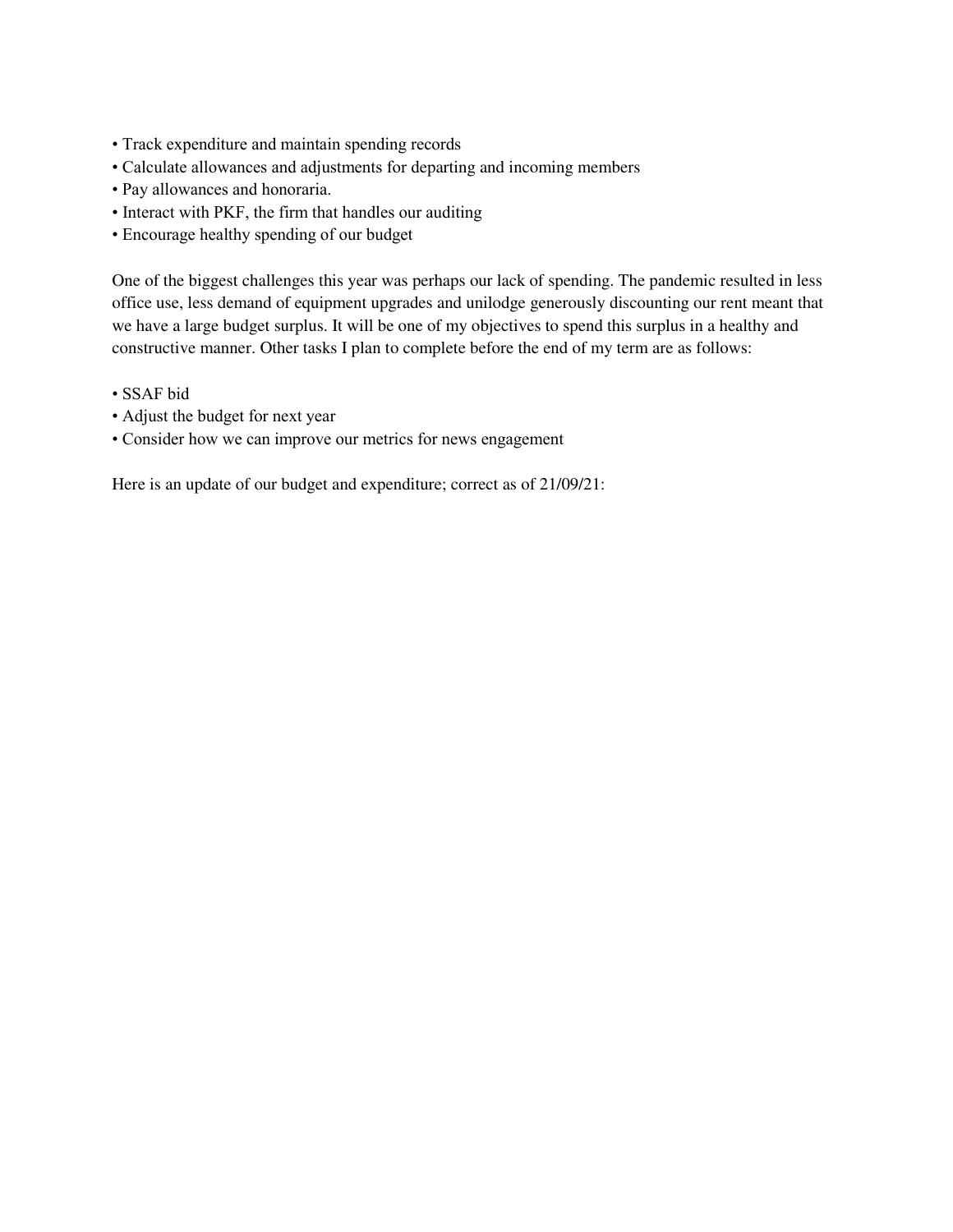| <b>ANU Observer Budget 2021</b> |                 |          |                                         |             |          |  |  |
|---------------------------------|-----------------|----------|-----------------------------------------|-------------|----------|--|--|
| Category                        | <b>Budgeted</b> |          | Proportion Amount Spent \$ Remaining \$ |             | Spent %  |  |  |
| Allowances & Honoraria          | \$31,000.00     | 57.27%   | \$19,229.82                             | \$11,770.18 | 62.03%   |  |  |
| Administration                  | \$305.00        | 0.56%    | \$0.00                                  | \$305.00    | $0.00\%$ |  |  |
| Web Administration              | \$940.00        | 1.74%    | \$501.93                                | \$438.07    | 53.40%   |  |  |
| Office Rent & Supplies          | \$11,850.00     | 21.89%   | \$439.85                                | \$11,410.15 | 3.71%    |  |  |
| Auditing                        | \$2,500.00      | 4.62%    | \$2,475.00                              | \$25.00     | 99.00%   |  |  |
| Software                        | \$1,250.00      | 2.31%    | \$660.77                                | \$589.23    | 52.86%   |  |  |
| Legal/Contingency               | \$3,000.00      | 5.54%    | \$0.00                                  | \$3,000.00  | 0.00%    |  |  |
| <b>News Subscriptions</b>       | \$200.00        | 0.37%    | \$156.00                                | \$44.00     | 78.00%   |  |  |
| <b>MHFA Training</b>            | \$250.00        | 0.46%    | \$0.00                                  | \$250.00    | $0.00\%$ |  |  |
| Meetings & Events               | \$700.00        | 1.29%    | \$500.73                                | \$199.27    | 71.53%   |  |  |
| <b>NUS National Conference</b>  | \$0.00          | $0.00\%$ | \$0.00                                  | \$0.00      | 0.00%    |  |  |
| Equipment                       | \$925.00        | 1.71%    | \$117.51                                | \$807.49    | 12.70%   |  |  |
| Advertising & Merchandise       | \$900.00        | 1.66%    | \$183.00                                | \$717.00    | 20.33%   |  |  |
| Phone                           | \$60.00         | 0.11%    | \$0.00                                  | \$60.00     | $0.00\%$ |  |  |
| Freedom of Information Requests | \$250.00        | 0.46%    | \$0.00                                  | \$250.00    | $0.00\%$ |  |  |
| <b>Total</b>                    | \$54,130.00     |          | \$24,264.61                             | \$29,865.39 | 44.83%   |  |  |

As Observer expands and matures as an organization, I would like to see many improvements regarding the financial aspect of Observer.

Firstly, I think my handover process was not as rigorous as I would like. Although the Observer team were always there to help, I found myself lost with tasks that were overwhelming for a new Finance Executive. I will ensure my successor receives a very comprehensive handover process and I will not abruptly leave them to figure it out on their own.